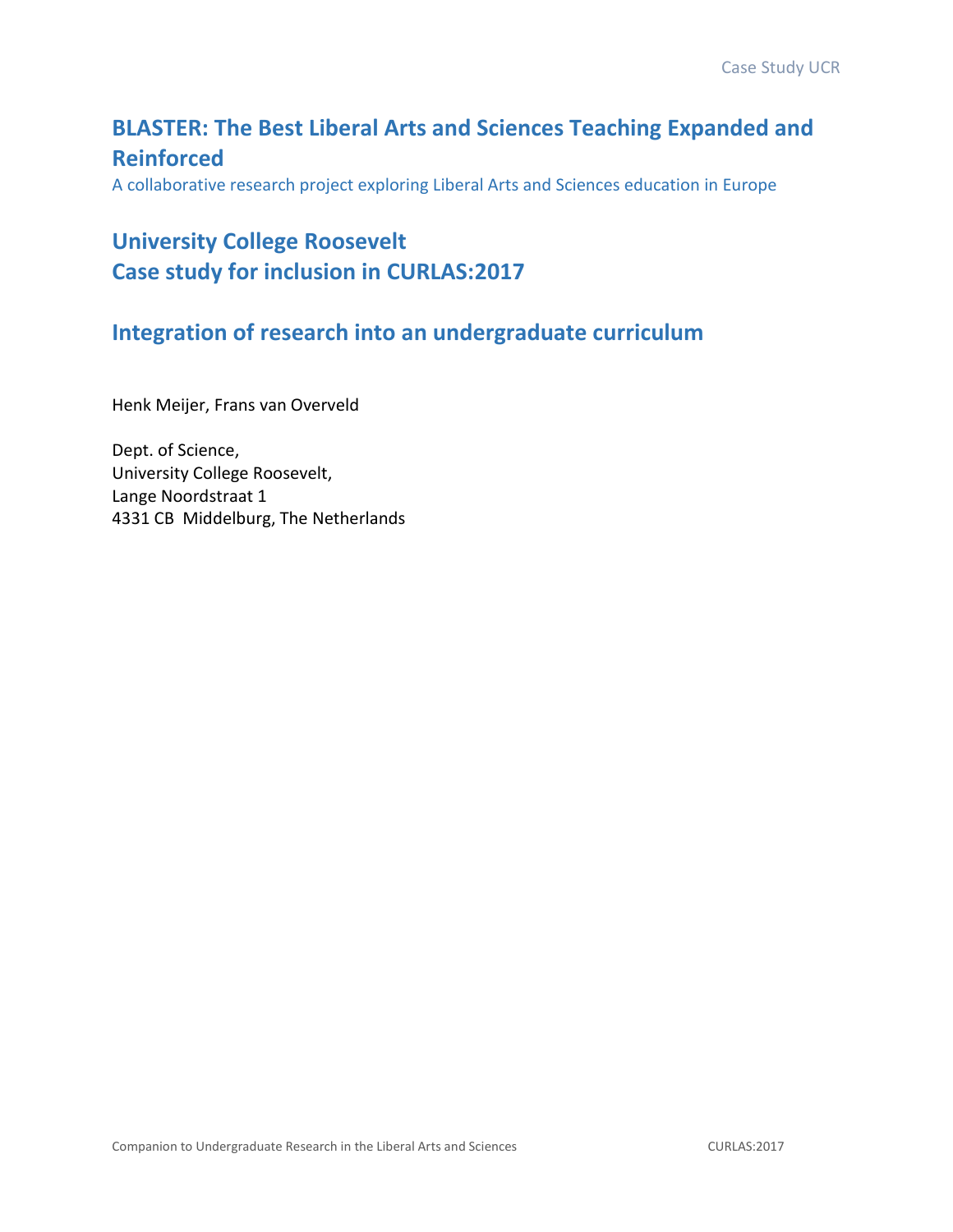# Table of Contents

### **Introduction**

Stimulating and innovative research is widely recognized as a key European challenge. Undergraduate research is at the heart of Liberal Arts and Sciences (LAS) teaching and student learning and enables instructors to straddle teaching and research. This document presents practical examples of the integration of research into an undergraduate curriculum. It is hoped that this will contribute to the quality and relevance of undergraduate education in general. It will also, more specifically, add to the innovation in European education called for in a number of ways: by strengthening the knowledge triangle and promoting (social) entrepreneurship amongst young people.

At the University College Roosevelt (UCR) students conduct research from their very first year onwards. UCR students have published in peer-reviewed journals and presented their work at conferences. UCR has a number of externally funded projects to support and strengthen undergraduate research. To increase the number of venues where undergraduate students can publish their work, UCR helped set up the very first Dutch undergraduate research conference in 2009. This conference is organised in cooperation with the Association of Dutch Universities (VSNU) and has been organised annually since 2009. In 2016, students from the Biomedical Track at UCR have set-up a peer-reviewed biomedical journal "Science of the Human Body" for undergraduate students of university colleges in the Netherlands to facilitate publication of undergraduate research projects [\(http://humanbody.school/\)](http://humanbody.school/).

### Research in UCR courses

Courses at UCR are organised in tracks, sets of one or more first, second and third year courses in a subject. Research has to be a part of every track, in all years of study. A track document contains a section called "program outcomes" in which the track coordinator and instructors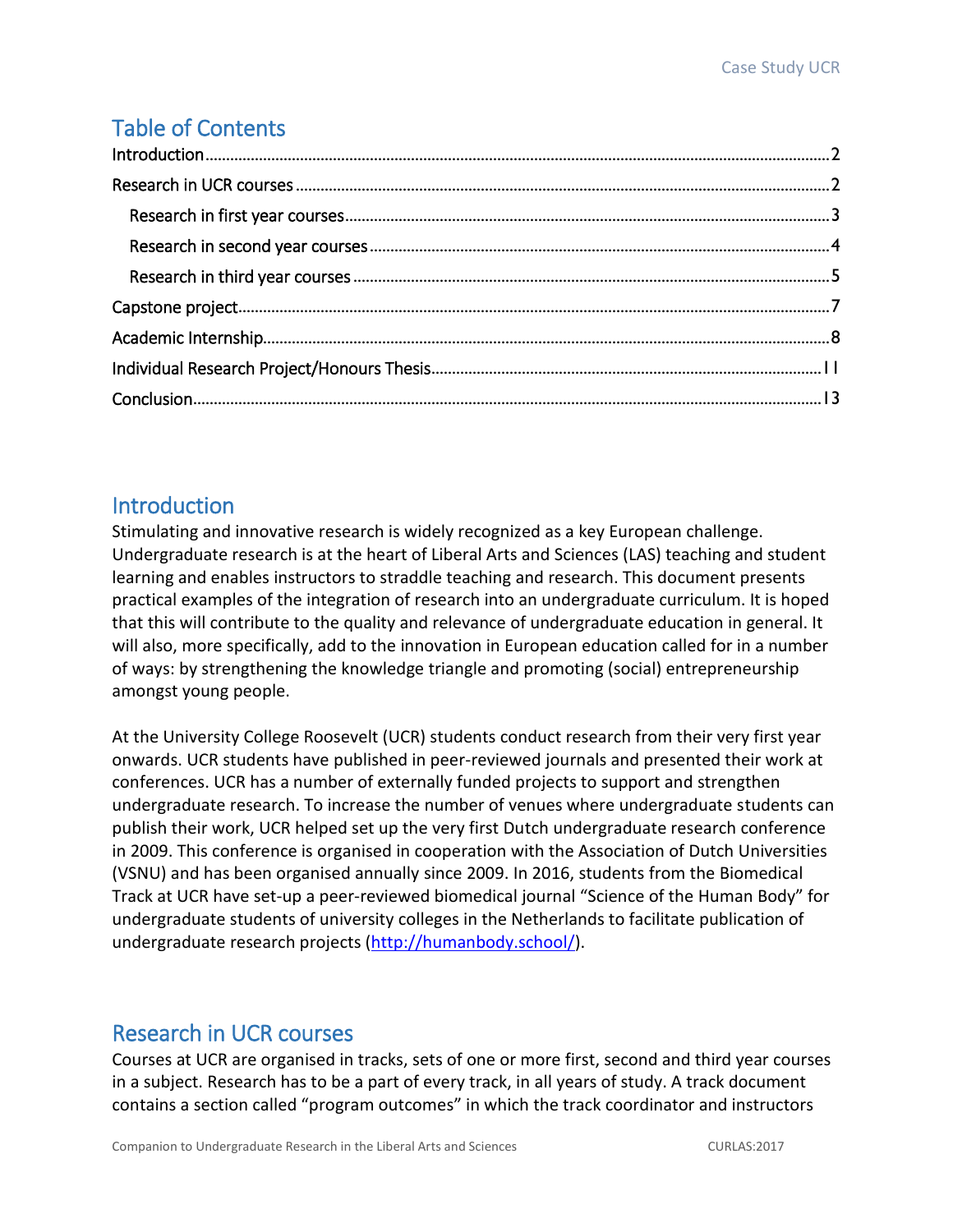specify how research is addressed in the track and its courses. In general, the students learn to apply aspects of the main research methodologies of the discipline. In addition, they learn to apply academic standards of honesty through the use of careful research, using the conventions of academic styles, documenting and citing original sources. Some specific research skill, such as learning how to create a bibliography are taught in courses of the Academic Core department. For example, UCR offers courses such as "Argumentation and Rhetoric" and "Writing Across the Disciplines". In subsequent sections of this document, we give examples of research requirements as they can be found in the track documents. To summarise, we can say that in first year courses students learn about research areas in a particular subject, read research papers, learn how to formulate a research question, give short classroom presentations, and write essays. In second year courses, students are asked to complete small research projects, present the result in the classroom, prepare posters, and write essays. In their third year, students typically complete a larger research project, either individually or in groups. There is also a requirement to complete at least one larger project, called a capstone project. In the section Capstone project, we present the UCR rules with respect to these projects.

#### Research in first year courses

Below is a list of phrases copied from the research requirements for first year courses as can be found in the UCR track documents. We did not list the course where the phrase comes from, any reader can determine whether a particular idea might be of use in his or her own course.

Learn how to use the library, use other scholarly sources, give in-class presentations and lead in-class discussions. Introduction to sources such as texts and artefacts, historical evidence in virtual and walled archives. Complete research on a topic handed-out by the instructor. Write an essay. Employ basic research methods in linguistics and select data and analytic tools. Complete specific library tasks. Prepare a critical bibliography on literary topics. Identify and develop research topics and questions that provide new insights. Research a point raised or argument made in a scholarly article that a student found compelling or questionable. Illustrate your research based contentions, conclusions and questions with statistics, charts, illustrations, art, music, relevant links, etc. Relate experimental observations related to theoretical models and homework exercises. Write a critical review of a scientific article. Use the library to do research on existing knowledge in the anthropological field and undertake participantobservation. Analyse a media report related to geographical issues. Present and write an essay about a political philosopher, applying philosophical positions to current political questions. Analyse existing data using appropriate data-collection techniques and methods of data analysis. Write an intervention report, and execute an intervention contributing to socialcultural change.

Below are five specific examples, three from science courses and two from social science courses:

• Perform a small coffee project: students explore coffees and spent coffees for analysis of fatty acid content.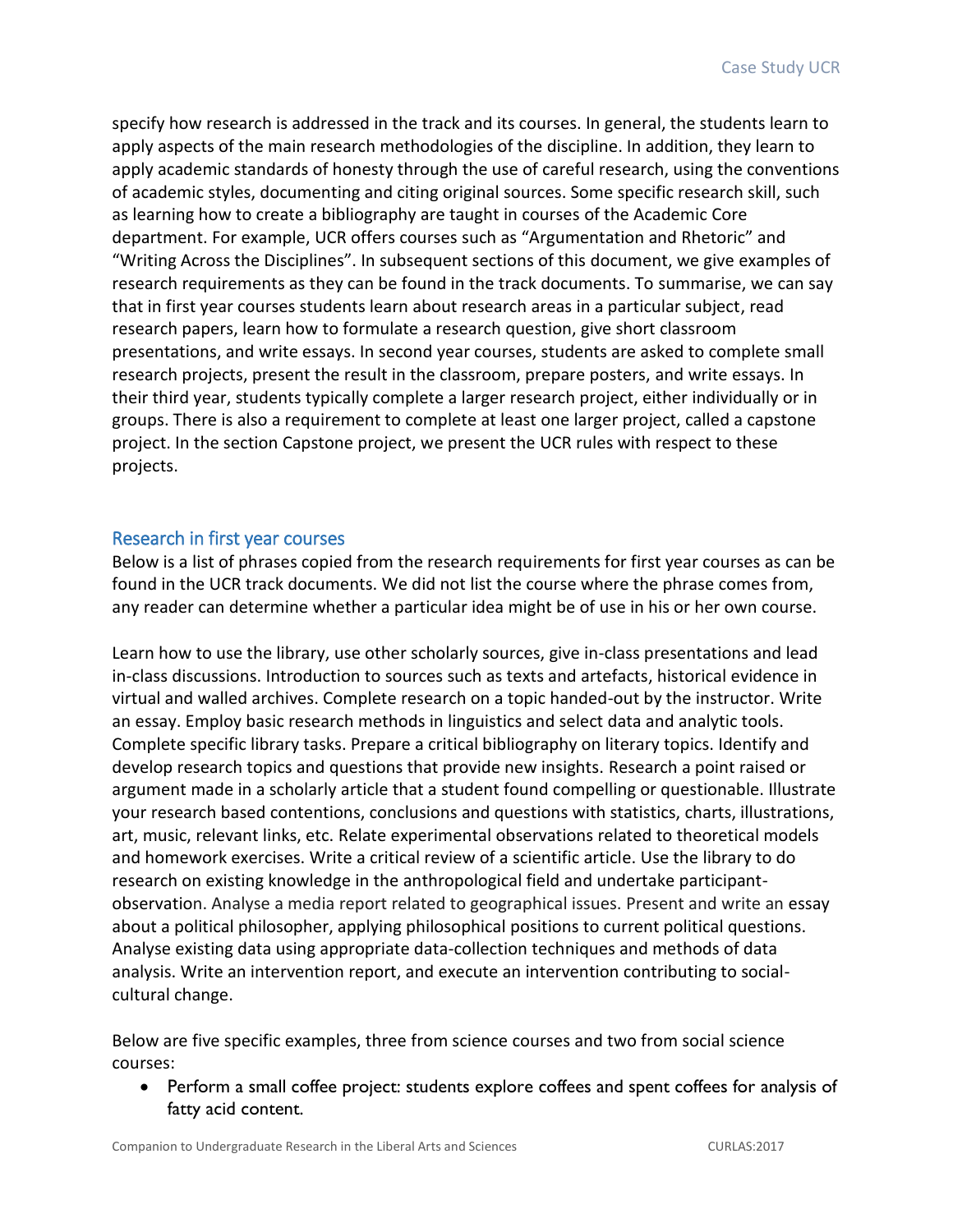- Study the effect of changing ratios of salicylic acid and acetic anhydride on the crystal/non-crystal aspirin products that are produced in the lab.
- Conduct field research into the properties of the sand in local dunes.
- Present an article on lynching, and question and research the author's contention that it was a form of amusement. Reflect on the historical significance of leisure.
- Write weekly entries in a gender journal. The entries comment on the ways class readings and discussions play out in daily life. The research heightens awareness and compels students to question the familiar.

#### Research in second year courses

As before we begin with a list of phrases copied from UCR track documents.

Oral presentation of a research proposal, poster presentation and discussions. Group presentations based on research findings of relevant sources. Employ the methods and theories in the field to research and write an independent research paper. Write a research proposal on a topic selected by the student, including an annotated bibliography. Assess different sources for research, and provide an overview of research done on a particular subject. Make use of specialised software to find specific antiquity sources. Complete library research on an issue in the field of political anthropology, in the field of development, taking an anthropological perspective, and on a specific issue relevant to the study of religion from an anthropological perspective. Prepare a research-based reading of a life narrative to highlight a set number of theoretical points. Critically review relevant research and existing literature in human geography. Perform a case study (a hypothetical fact pattern) and search an electronic legal research database to find the relevant and applicable law. Design and conduct a research project and draft an academic-style article, working both independently and in a group (paper, moot court and weekly class assignments). Independently identify research questions for indepth literature review, conduct limited research in different cases, and engage in problem diagnosis using scientific research. Develop and write an intervention report, and execute an intervention contributing to social-cultural change. Develop and write an interview report, and execute and analyse the interview process. Perform fieldwork. Engage in autobiographical research, particularly using social media outlets, including interviews to activists. Perform simulation and real-life experiments and relate the clinical and laboratory observations to theoretical models in homework exercises, in-class discussions, and in-class assignments. Plan, execute, and record systematic exploration of adaptations of case study templates in geophysics assignments.

Below are three specific examples, one from an arts and humanities course and two from science courses:

• In the History of Women and Gender courses, students write weekly journals that record the ways the past is present in contemporary life. They look specifically at how in-class readings and discussions are still relevant. Students conduct open interviews of ordinary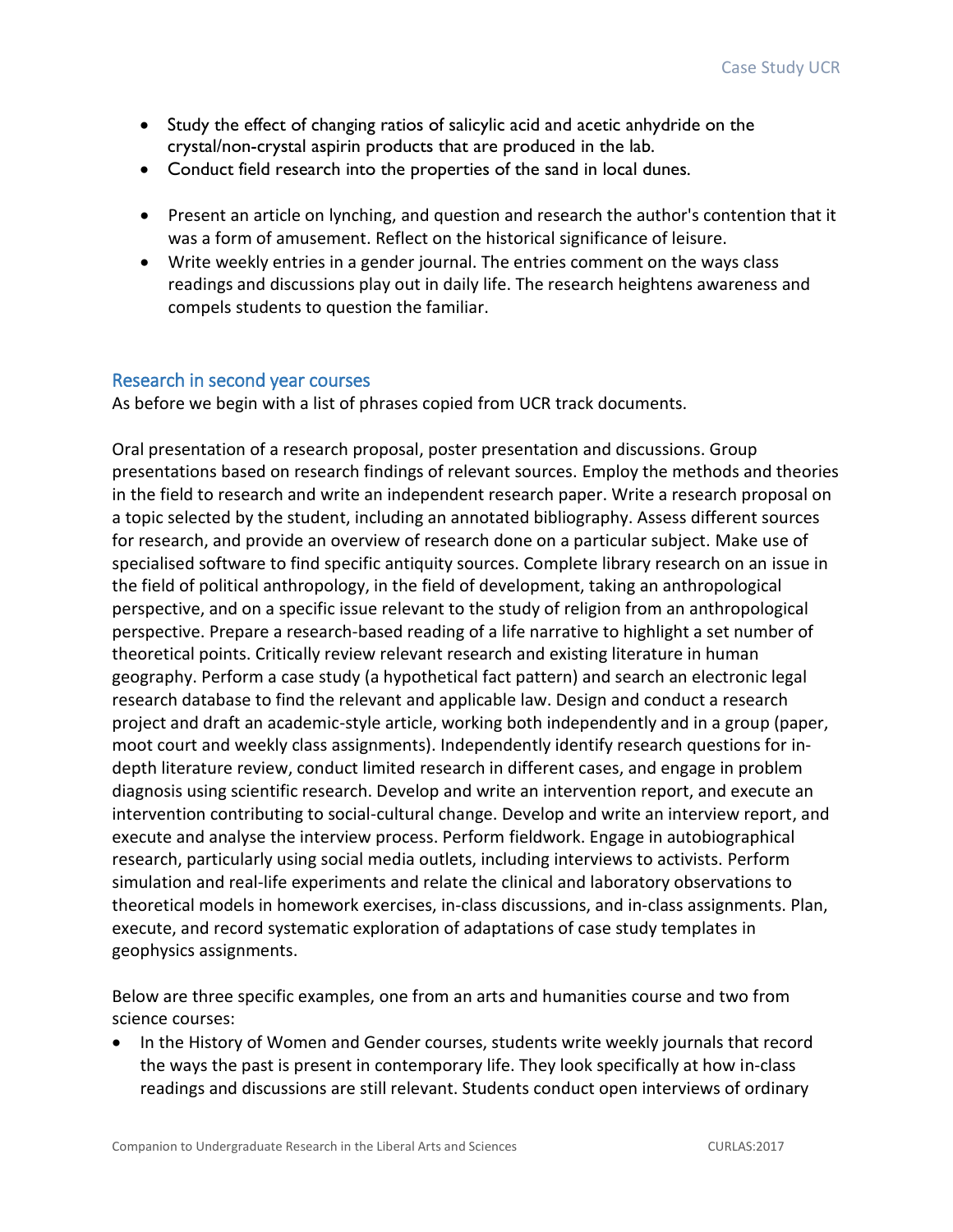and "extraordinary" people to explore the ways that gender plays out in daily life within different contexts. Each student gives one presentation on a scholarly article. It is a critical analysis that draws from primary research. As a final project, each student chooses a topic of interest. (S)he then finds a scholarly article on that topic and writes a critical review of that article by drawing solely from primary research.

- During a field trip to the Eifel in Germany, students are asked to research the impact of perturbations in the carbon cycle and study the composition of well waters.
- Students visit a materials and recycling company, and propose a treatment for slags at this company. They are then asked to explore leaching properties for which they have to design their own experiments.

### Research in third year courses

As in most undergraduate programs, the final year of the program at UCR contains a capstone project. However, all other third year courses are also required to contain a research component. Below first a list of phrases from the UCR track documents.

Develop appropriate research questions, write for different forms of news media, such as print, radio, TV and online sources, build up a portfolio of papers and multi-media items. Individual research projects and oral presentations. Employ the methods and theories in the field to research and write an independent research paper. Research a topic of your own choice. Write a primary researched, thesis driven analysis that engages contemporary debates and draws from original research. Conduct open interviews, participant observations, craft blogs, internet forums, etc. Find, read and analyse topic-specific literature (also in other languages than English if the topic requires it). The systematic use of primary sources, the application of methodological frameworks on primary material and the use of a specialized academic library is expected. Identify a gap (issue, controversy etc.) in the research of the field and provide suggestions for how the gap in the research might be addressed. Design a research topic and conduct research based on a critical text about a film adaptation topic followed by a presentation. Relate experimental observations to theoretical models. Select appropriate methods and tools in relation to a specific research question and use it in homework exercises, a research proposal, and in-class tests (formative). Combine journal research with the results of exploring relevant methodologies to justify conclusions through individual and group term papers. Reformulate and adapt mathematical models to different situations, and analyse research papers from other related fields. Critically review scientific articles and select other appropriate methods and tools for making the correct analysis. Perform library research on specific issues relevant to the study of the state, globalization, and European transitions from anthropological perspectives, and on specific issues relevant to Cultural Studies. Research, analyse and discuss secondary source materials on a given topic, and examine the "energywater-land" nexus, especially in developing country contexts. Research constitutional law issues through a comparative examination of national constitutions and court decisions interpreting the constitutions. Select a relevant research-topic, devise a relevant set of research questions and devise a practical research format. Complete an autobiographical research project.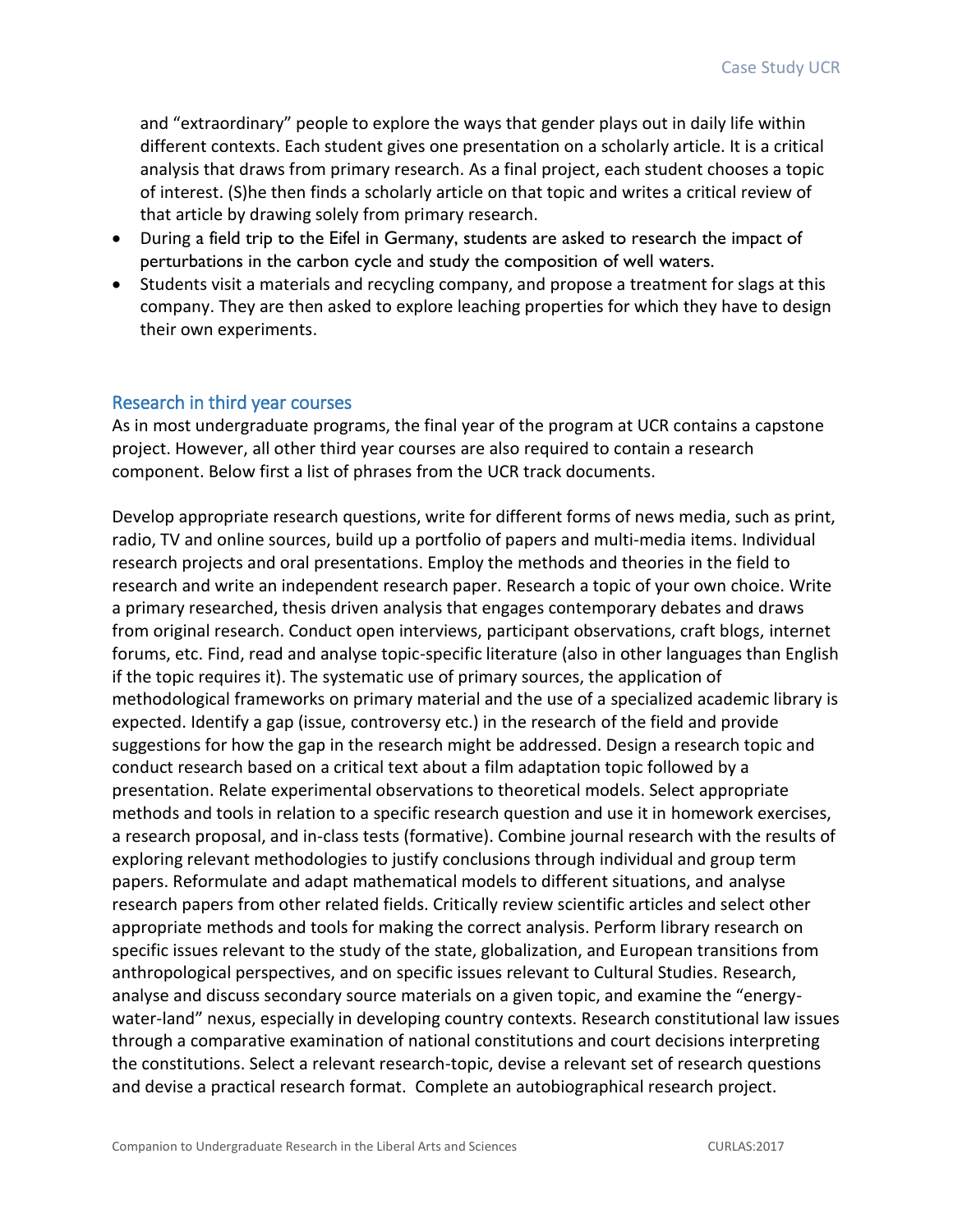Below are six specific examples, one from arts and humanities courses, four from science courses and one from social science courses:

- The final project of American studies introduces students to the art and excitement of primary research. In short, they explore a topic of interest either raised, addressed or overlooked in the class, by conducting primary research. The textbook and at least one scholarly article provide the historical context. Most do additional secondary research when they begin writing. The majority find the project both exciting and frightening. On the one hand, they study topics and delve into sources that they had not realized were historically significant. On the other, they are often afraid to form their own conclusions based on their research. The majority of students are used to summarizing the conclusions of others. The learning curve for all of them is steep. Some examples: one student is looking at Japanese internment during WWII, by analysing the art crafted by Japanese internees. Another is looking deeper into 100% Americanism in the late 19th century by analysing illustrations of exclusions by a contemporary political cartoonist. And yet others are studying recently de-classified CIA documents on the Guatemalan Coup; the journal of an unsung Conductor of the Underground Railroad; Memoirs of slavery; and music as a means of protest.
- Literature research and use of specialised analysis software: storage of radioactive waste, effect on the carbon cycle of carbon sequestration (CCS) or alternative energy sources, perception of people on nuclear fuel and CCS (exit polls after elections when those themes were prominent in politics).
- Do an environmental research project that makes use of environmental lab techniques learned earlier in the track. For example, use sediment cells as sensors, look at the biomineralization of selenium, the degradation of bioplastics and biogas production, the toxic effects of cigarette butt contaminated water on the planktonic crustacean *Daphnia magna*, compare filtration systems for effective removal of bacteria (like a Brita filter), and Blue energy efficiency.
- Students participate in so-called writing groups. Every semester a limited number of them may join senior faculty members in the Biomedical Sciences Track to write a review paper on an interesting topic in the field of expertise of the senior faculty member. The student will perform literature research and text writing. If the resulting review paper is of high quality, the results will be submitted to a journal (see, for example, *Vo Ngoc et al., Expert Review of Clinical Immunology. 2017, 13(4):371-382*).
- In Infection and Immunity, a project was started together with students of a secondary school to participate in a research project under supervision of undergraduate students in the course. The high school students collected data after becoming familiar with the research questions. Each day they met with their student supervisor. After data collection, the supervising students continued by analysing the data, and writing a manuscript for publication in an international peer-reviewed journal.
- In the field of psychology, the student will conduct consultancy research for a local organization, including library research, participant observation, expert interviews, semi-structured individual interviews, development and distribution of survey, and writing up of the final report. The final results will be professionally presented. The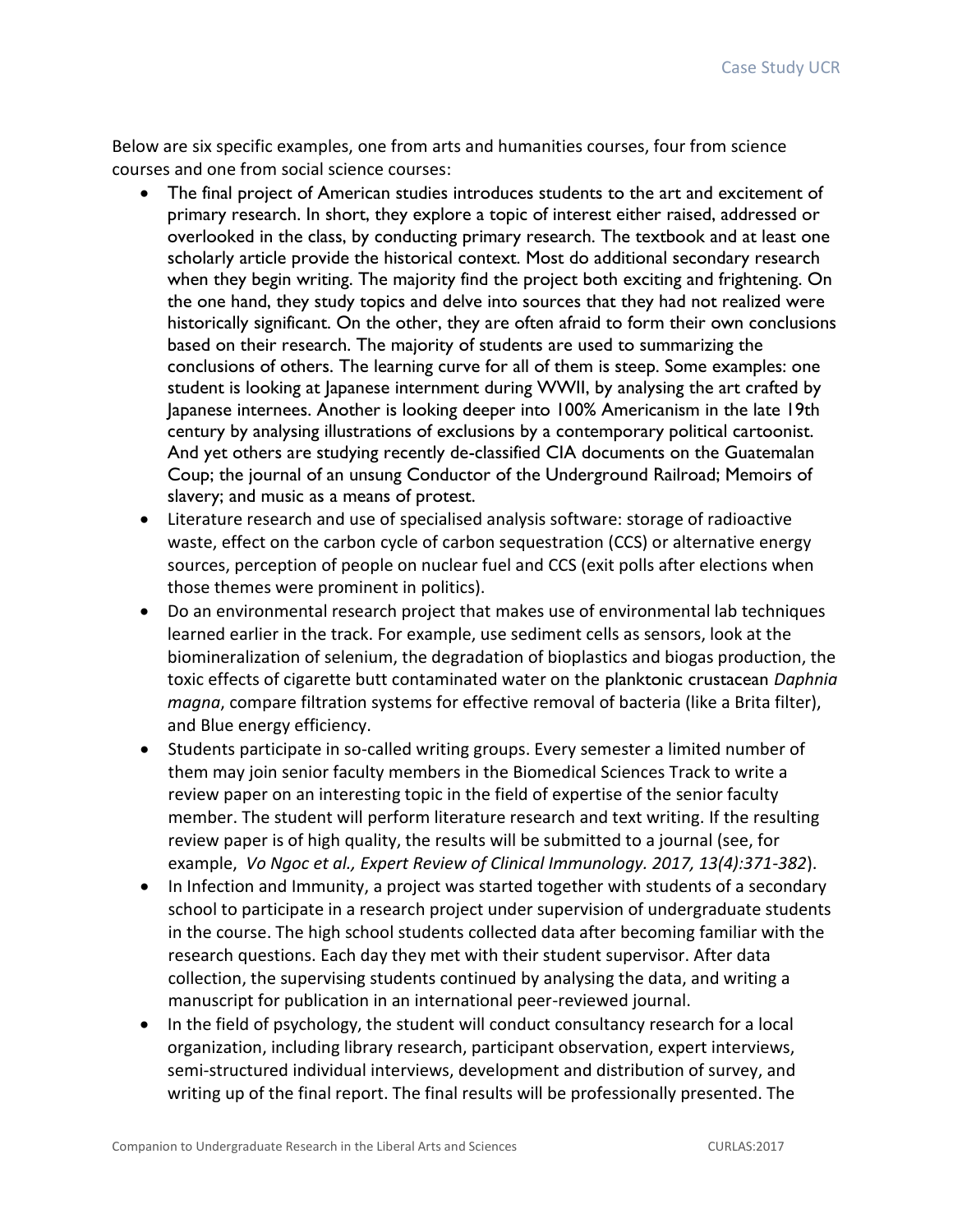student will also conduct library research, develop and write an intervention report, and execute an intervention contributing to clinical change in a research oriented approach. The intervention will take place in a mental health organization.

### Capstone project

University College Roosevelt requires students in their final year to complete a capstone. The Capstone forms the pinnacle of three years of Liberal Arts and Sciences education. It brings together the insights and skills acquired during these years, consolidates them, and equips students for their future. In designing a unique approach to the Capstone, UCR builds on the experiences of the best Liberal Arts and Sciences colleges worldwide, as well as the extensive input of students, faculty and tutors. A first Capstone pilot was conducted in spring 2013. A more extensive policy was formulated for 2013-2014 and thoroughly evaluated with faculty and students. This resulted in a number of changes that were implemented in an updated Capstone definition that was used in 2014-2015. Most of these changes worked out well, and for the year 2015-2016 a relative small number of adjustments have been made. Input from faculty and students emphasized the need for a Capstone that allows for maximum autonomy of students and instructors in exploring their academic interests that typically results in a sizeable research output, comparable to a bachelor thesis. The Capstone should transgress and synthesize earlier academic experiences, and form the bridge towards the student's future. At the same time, the Capstone should build upon some of the unique elements developed over the past years: the Capstone Day, the profile every students develops by selecting courses and possibly pursuing extracurricular activities, and the emphasis on connections with the wider world.

Against this background, the Capstone experience consists of two elements: Firstly, as not all Liberal Arts and Science (LAS) competencies can be demonstrated in a single piece of work, students will construct a portfolio showing the variety and quality of their work and their preparation for their future after UCR. In combination with the portfolio. Students write a reflection on the courses they have taken and what they learned from them. The portfolio and reflection requirements are formulated in such a way that they (hopefully) helps students to write master application letters and – where needed – to make career choices. The construction of the portfolio and reflection will be embedded in the tutoring process. Discussions in regular tutor-tutee meetings should help the student expand and improve his or her portfolio and reflection. The tutor role is not to assess the final product, but to stimulate and encourage tutees to create a strong record of their accomplishments. Secondly, there is a Capstone project which typically results in a research thesis to be presented during the Capstone Day or shared with the community in another way. Capstones have either a strong research component, be of an interdisciplinary nature, or are related to external organizations. The Capstone project encapsulates all UCR's learning objectives and philosophy of teaching and learning. Students complete a Capstone to demonstrate they have acquired the competencies expected of a LAS honours student. The Capstone consists of a major piece of individual work that is presented to the public on the so-called Capstone Day.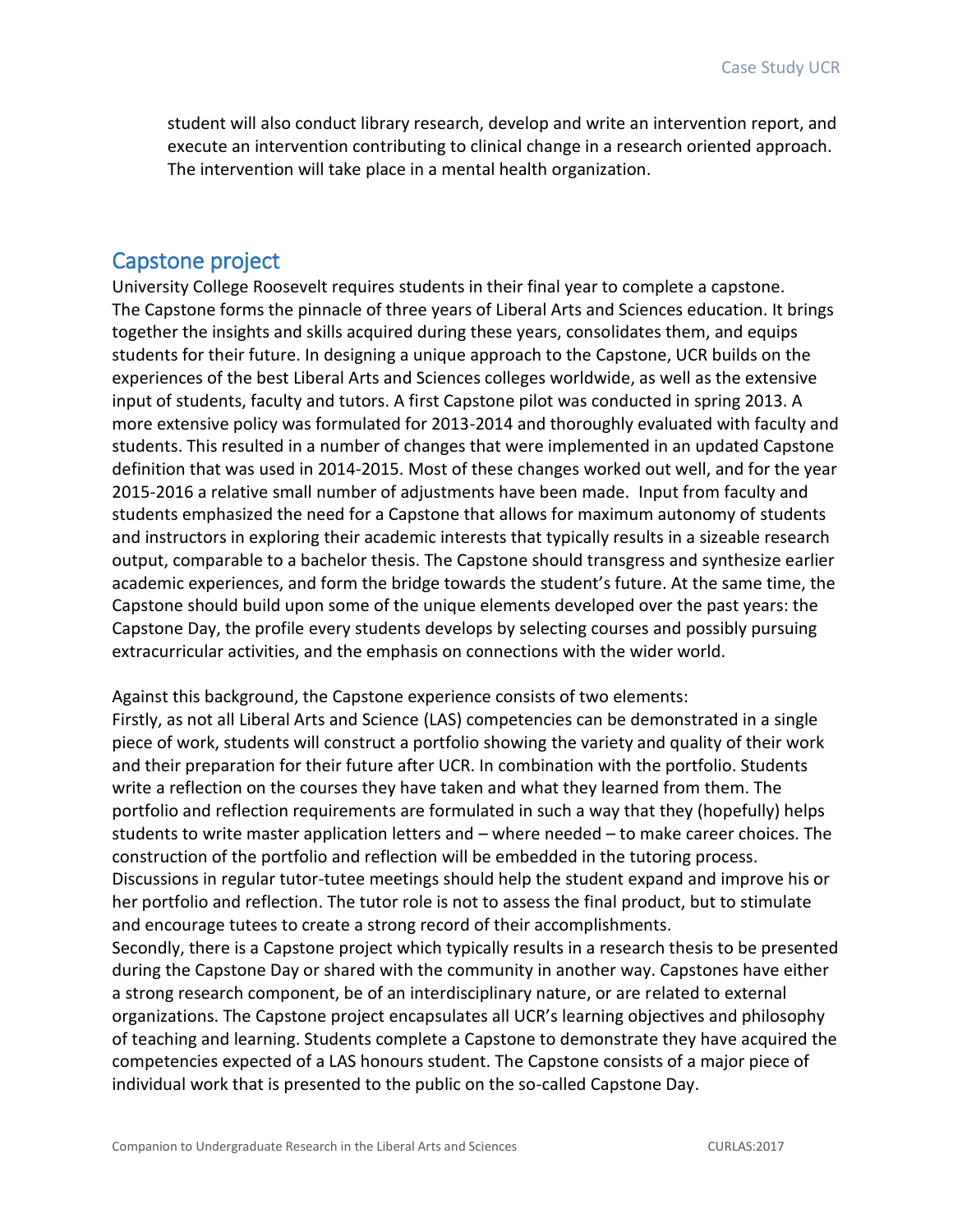The work targets one of the UCR focal points: (i) Undergraduate research, in which instructors and students work side by side to generate new knowledge. (ii) Multi-disciplinary analysis of a complex multi-facetted problem, exemplifying the value of Liberal Arts & Sciences. (iii) Outreach to the wider community, stimulating global citizenships, and strengthening UCR as a "connected university", with links to the world close by and far away.

Whereas Capstones will differ considerably, there will be a number of basic types:

- *General Capstone group:* In this Capstone, a group of 15 students (possibly divided into subgroups) works on their individual research project. They are supervised by an instructor who thus has approximately 13 hours to supervise each student/read/organize joint meetings. Students can work on a wide variety of topics in for instance the sciences, the humanities or the social sciences. Whereas there are collective meetings and specific deliverables during the semester, students work on separate themes and the emphasis lies on individual supervision
- *Thematic Capstones:* There will also be more thematic projects, in which students work on a common theme and depart from a common theoretical framework and body of literature. These research projects were in the past, and will be partially funded in the future by undergraduate research programs.
- *Connection Capstones:* Students often express a desire for more practical experience, like internships with organizations. The third year of their studies is a good time to gain such experience. At the same time, many companies and organizations in the province of Zeeland have expressed a desire to work more closely with UCR. Instructors and students are stimulated to seek such cooperation and to develop Capstones that contain a sizeable research component but also enable students to gain insight into the daily work in companies, hospitals and other organizations.
- *Student-led Capstone*: Students are allowed to propose a student-lead Capstone to the Board of Studies. Students are expected to present a course outline including an assessment procedure, indicate appropriate faculty support, and some guarantee that a sufficient number of students will participate in the Capstone.
- *Individual Research Project (IRP)/Honours Thesis (HT)/Academic Internship*: The familiar format in which students do individual work under the supervision of a faculty member are also suitable for a Capstone. All Academic Internships, IRP's and HT's automatically qualify as work for a Capstone.

### Academic Internship

An Academic Internship is an interesting and valuable way for students to experience what it is like to work in a professional organization. Students may work in a variety of organizations, like a hospital, a museum, a court, a research lab, a ministry, an archaeological excavation, etc. Students will acquire knowledge and develop skills that are not readily learnt in a class room. An internship also gives students the opportunity to find out whether a particular workplace really suits them.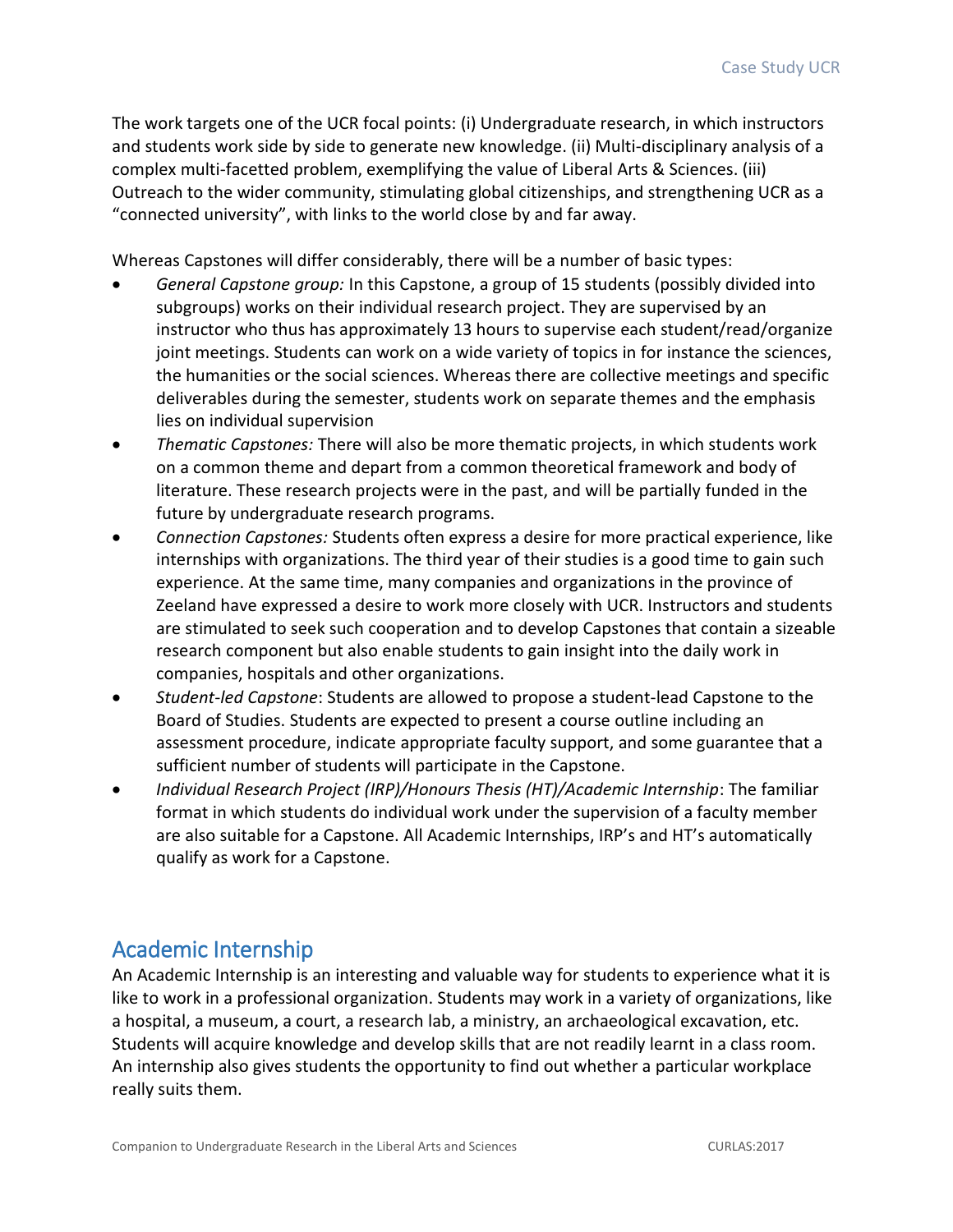In an Academic Internship, students work on a specific project. Students are actively in pursuit of some pre-defined objective. Just shadowing a supervisor or following direct orders are not suitable forms of an academic internship. The project work must also have an academic component, and not be solely focused on a practical internal problem of some organization. In an Academic Internship, a student works under the direct supervision of a supervisor. The student receives (almost) daily instructions on what to do, and reports back to the supervisor several times a week. Of course, the student is expected to show initiative and do good work on his/her own, but the student is not expected to work as independently as for an Individual Research Project or an Honours Thesis.

Usually, an Academic Internship will take place in an organization outside of UCR. A student will have two official supervisors: one inside the external organization, and one UCR faculty Academic member. It is possible that a student does an Academic Internship without formal involvement of an external organization. In this case the Academic Internship needs to be part of a project run by a UCR faculty member. Such a project will typically be a research project, but other academic work can qualify as well. In case there is no external organization involved in the Academic Internship, it is particularly important that ample support of the student is made available. Normally this will require the involvement of at least two UCR faculty members. For each Academic Internship, a project plan needs to be drawn up. This project plan is primarily created by the supervisors, but of course the student will contribute. The Head of Department in which the Academic Internship takes place must also approve the internship. The project plan must be described in the "Academic Internship Request Form". The main elements of the plan are:

#### Description and purpose of project

Briefly describe the organization or context in which the internship work will be done. What is the relevance of the work for the organization involved? How does the work relate to the advancement of science and/or benefit society?

#### Problem definition for student

What are the goals that the student hopes to achieve in the internship. A goal could be finding the answer to a specific question, communicate a message via outreach and/or education, contributing to improving organizational procedures, participate in a research program, reviewing literature to inform and update professionals, formulate an advice on solving an organizational issue or problem, contributing towards the creation or implementation of public policy, etc.

#### Planning of student activities

What are the start and end dates of the Academic Internship? What are the main student activities planned for each week? Typical activities may include: learning necessary skills, gathering relevant information, conducting certain clinical tests using certain equipment, creating and testing questionnaires, analysing data, critical analysis of literature sources, writing final report, etc.

#### Available facilities and support

What will be the workplace of the student? If applicable, what equipment / resources / facilities will the student be able to work with? Per day, how many people will be available at the student workplace to answer student questions about the project? Will there be a supervisor available for the student for every day of the project?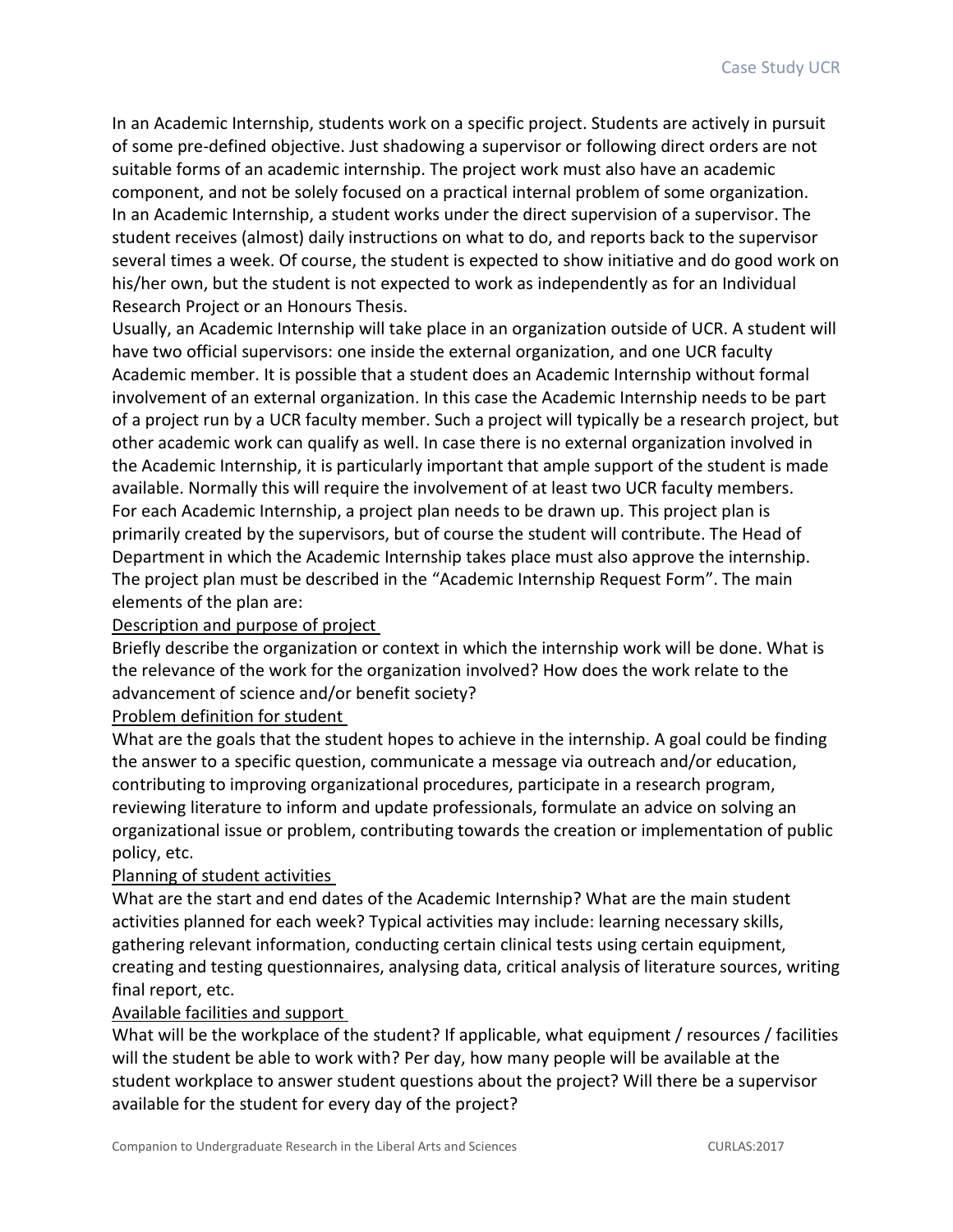During the period of the Academic Internship, the student meets a supervisor several times to discuss progress. Student and supervisor are both responsible for communicating well and discussing material as efficiently as possible. In case of illness or other extenuating circumstances, both are responsible for making arrangements to communicate as efficiently as possible. In case it proves difficult to agree on suitable arrangements, the student or the supervisor may ask the Head of Department to decide what the appropriate way forward should be.

### Final report

A final report should describe the internship activities and the results of the work. The format of the report should be one that is familiar to academics in the discipline, and be supported by the supervisors. A typical table of content contains the following elements:

• Introduction

Describe the organization or context in which the internship work is done. What is the personal motivation of student to do this work? What is the relevance for the organization, society and/or science of the work?

- Purpose and Objective What are the goals that the student aimed to achieve in the internship?
- Methodology and Techniques

What are the main activities undertaken by student? Did student collect information him/herself? If so, describe methods and procedures. Describe equipment and tools used. Describe what training was received from whom. What were the people the student worked with most, and what were joint activities?

### • Literature review

Describe a critical analysis and the main lessons learned from the literature you studied. Literature may include policy documents, organizational procedures and protocols, archive materials, internal documentation, annual reports, professional periodicals, web and media material, academic journals or conference proceedings, etcetera. Make sure to include academic sources.

• Analysis

Describe how you have analysed the available data or integrated the information. Mention any software or tools used. List results of analysis, making clear how you obtained results.

• Conclusion

Reflect to what extent the purpose of the internship has been met. On what criteria do you base this assessment? What are the main lessons learned, what uncertainties remain? If you communicated your results aside from this report, please describe. What further follow-up work do you recommend?

• Appendices

Long tables, figures or documents may disrupt the flow of the report. It is often better to add such elements as appendices.

It is natural that the relative size of different sections depends on the nature of the project. Deviations from this template are allowed with the permission of the supervisors. When an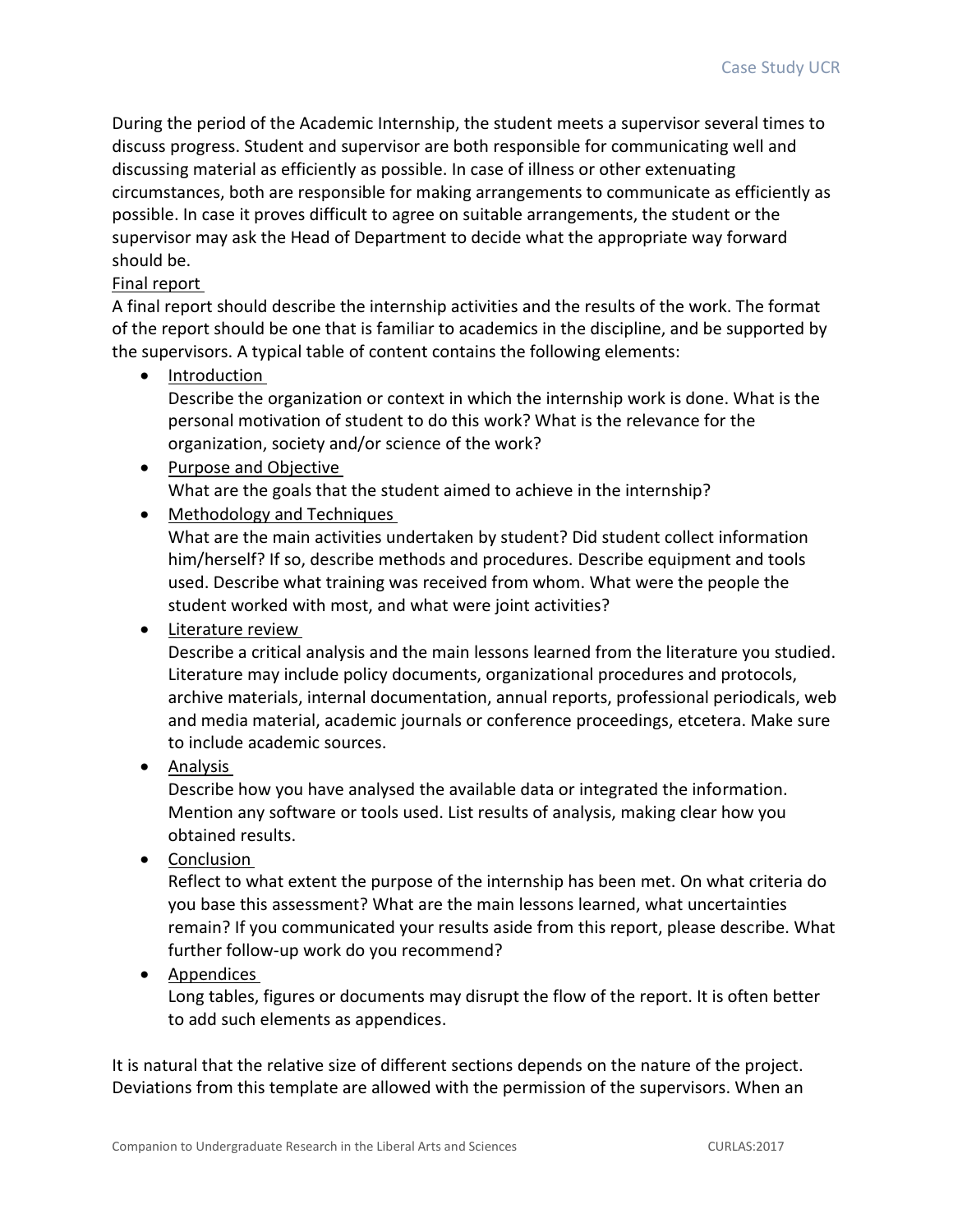Academic Internship takes place in an external organization, this organization may have certain expectations of what and how they want a student to report. It can be fine that a student uses the same final report for both the external organization and UCR. It also may be the case however that the external organization prefers that some of the elements listed above are described only very briefly. In such a case, the UCR supervisor may insist that the student addresses the item at greater length in the final report written for UCR.

### Individual Research Project/Honours Thesis

An Individual Research Project (IRP) and an Honours Thesis (HT) are interesting and exciting means for students to hone both research and analytic skills. Students develop these skills and gain knowledge about the perspective(s) and method(s) of a particular field/fields under the guidance of a supervisor.

By collecting, processing, and analysing primary and secondary sources, students experience the research "cycle": the process of collecting materials to research a question and finding new questions that merit further investigative research that might even change the focus of their study. They present their analysis in a final paper. An IRP/HT requires intense effort on the part of the student and regular meetings with her/his supervisor.

While an IRP an HT are similar in nature, there are some differences. Students doing an HT are expected to work more independently. A supervisor will apply stricter standards for an HT than an IRP, both in terms of quality of content as in clarity of argument and writing. Finally, there are some differences in assessment. The grade of an IRP will be – more or less – equally based on both the research process and the final result. The grade of an HT will be based for the largest part on the quality of the final thesis, and less so of the research process.

Students are advised to start some work and fine-tune the project in the break proceeding the semester of the IRP/HT. It is important to have a well-defined problem definition in place before the start of the semester. Students should realize that changing direction can be difficult or impossible once the semester has started – such a change is only possible with the explicit support of the supervisor.

A student is advised to start looking for a supervisor early. A faculty member can only supervise a small number of projects in the same semester, so an instructor may reject a late request because he or she is already "fully booked". A student should find a supervisor that has expertise in the topic the student wants to research. It is common that a student adjusts his or her plans to match the expertise and expectations of the supervisor. A supervisor must be an instructor at UCR. It is possible to have external experts as a second supervisor.

If either the student or the supervisor feels before the start of the semester that a good problem definition or a fruitful student-supervisor relationship is lacking, they are both entitled to withdraw from the IRP/HT. Both student and supervisor should inform the Head of Department and the Director of Education of this. The deadline for this is the first week of classes of the semester – as the student is required to enrol in another course.

It is the responsibility of the student to do the planned work to the best of his/her ability, communicate the results of this work in an appropriate way, and share any questions or problems with the supervisor. It is the responsibility of the supervisor to provide constructive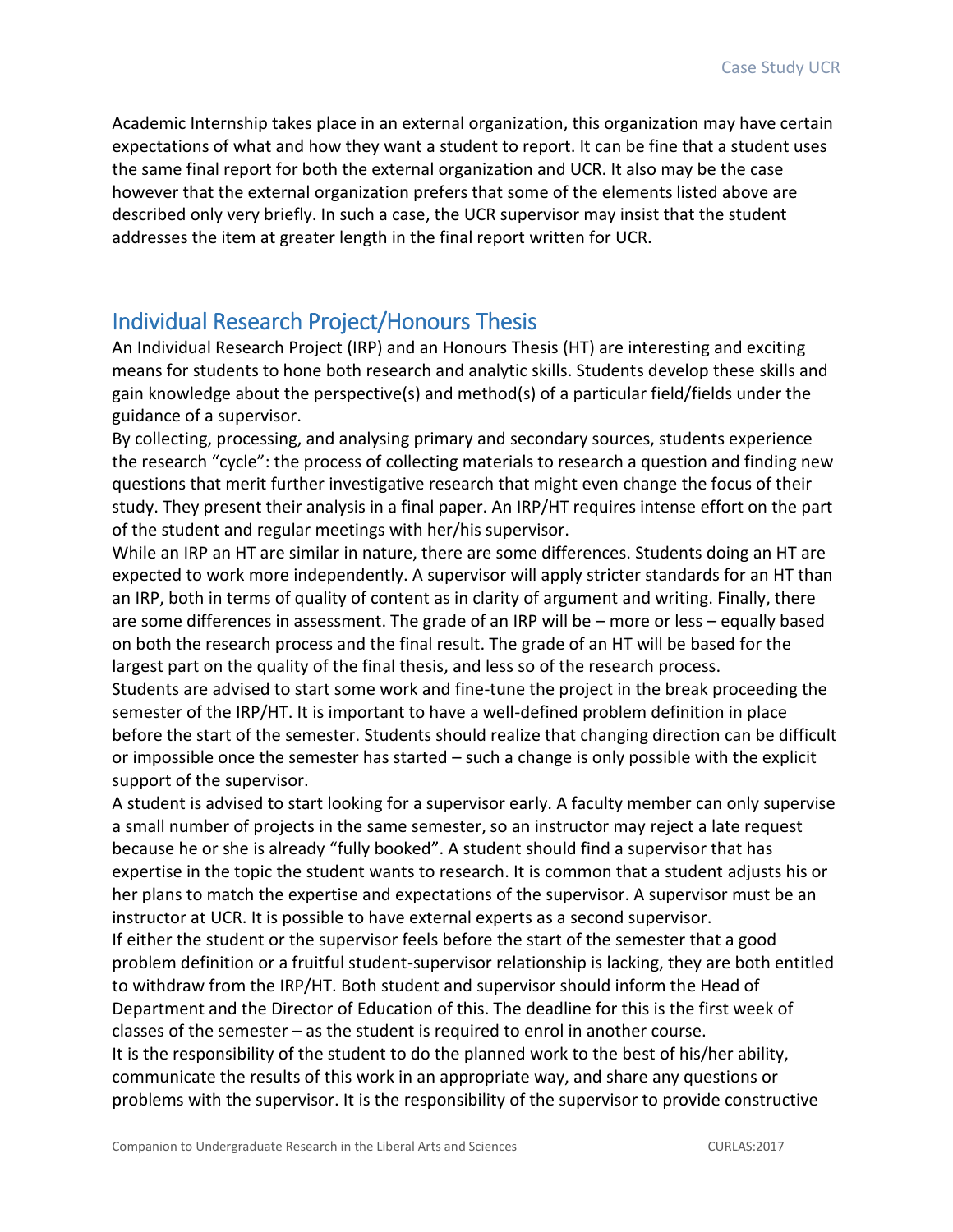feedback on work done by the student, and give advice (solicited or not) on how the student can best move forward. The supervisor also checks that the task the student undertakes can reasonably be completed in the time available, and informs students of the appropriate professional standards for doing research and writing the final thesis. The supervisor will do all this with both the quality of the work and the interest of the student at heart. The student will follow the advice of the supervisor.

During the semester, the student and supervisor meet several times to discuss progress. Student and supervisor are both responsible for communicating well and discussing material as efficiently as possible. In case of illness or other extenuating circumstances, both are responsible for making arrangements to communicate as efficiently as possible. In case it proves difficult to agree on suitable arrangements, either student or supervisor may ask the Head of Department to decide what the appropriate way forward should be.

The number of meetings per semester may of course vary greatly depending on the specific project and the student's needs. As a guideline, it is suggested that for an IRP, 10 or more hourlong meetings are scheduled during the semester. For an HT, 6 or more hour-long meetings should be scheduled during the semester.

Students completing a Capstone, an IRP or HT are supposed to demonstrate mastery of all UCR program outcomes:

- 1. Acquire knowledge/perspectives in relevant domains
- 2. Grasp relevant objectives, assumptions and values
- 3. Understand state-of-the-art knowledge
- 4. Critically review results, arguments, problem formulations
- 5. Adopt and exercise relevant academic attitudes
- 6. Understand/apply domain knowledge in other contexts
- 7. Grasp interdisciplinary issues within specialization
- 8. Develop and apply new knowledge, methods, skills and expertise
- 9. Communicate at scholarly level
- 10. Reflect on personal/academic growth and development
- 11. Master with autonomy a range of specialist topics in preparation for further academic or professional training
- 12. Function effectively in team-based projects or exercises